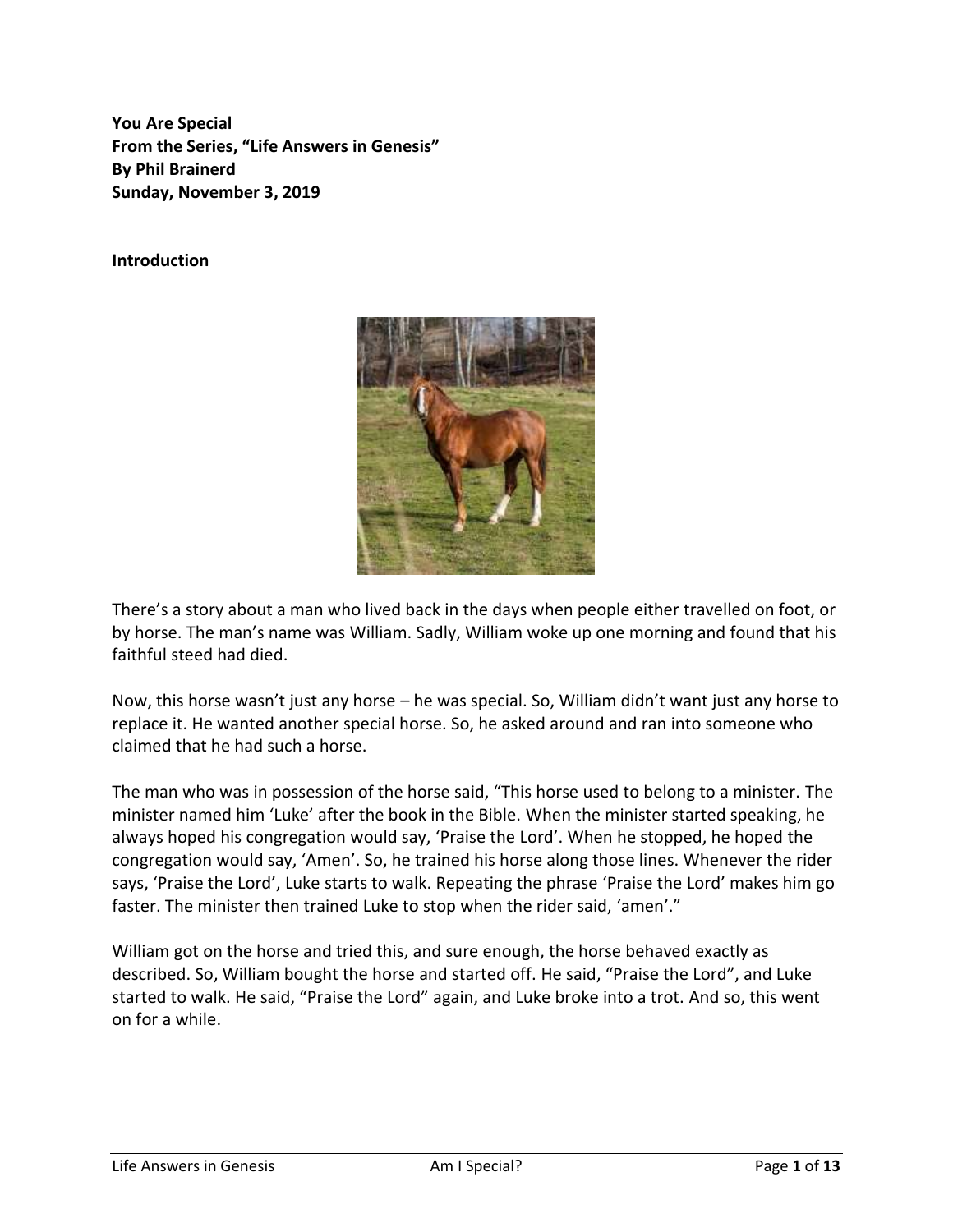Luke was a very smooth horse, so William fell asleep. He woke up just in time to see something terrifying - Luke was galloping straight towards a cliff. And worse, William forgot what he was supposed to say!

Just as they got to the edge, William remembered - He called out, "Amen". Luke slid to a halt in the nick of time. A few little pebbles rolled over the cliff. William sat there, catching his breath. He was overjoyed that he remembered the right word just in time to save his life.

So, he said out loud, "Praise the Lord".

--

We're in our series, "Life Answers in Genesis". Life is full of questions, and it's amazing how many answers you can find by just opening the Bible at the beginning.

Here's another important question that people think about: *Am I Special?*

Well, the answer is "yes", and "no". You see, it depends on whom you ask. If you ask someone who thinks that intelligence is special, and you're Albert Einstein, then the answer is "yes", you're special. But, if you're not Albert Einstein, or someone in his class, you're not special.



If you ask someone who looks for beauty, and you're a glamour model, then yes, you're special. If you're average looking then no, you're not special.

This list goes on. Are you special? It depends on whom you ask.

How about this - What would happen if you were to ask God what he thought about you? Does he think you're special? The answer is a resounding, "Yes"! Let's find out why you're special. We'll start by asking, "What does 'special' mean?"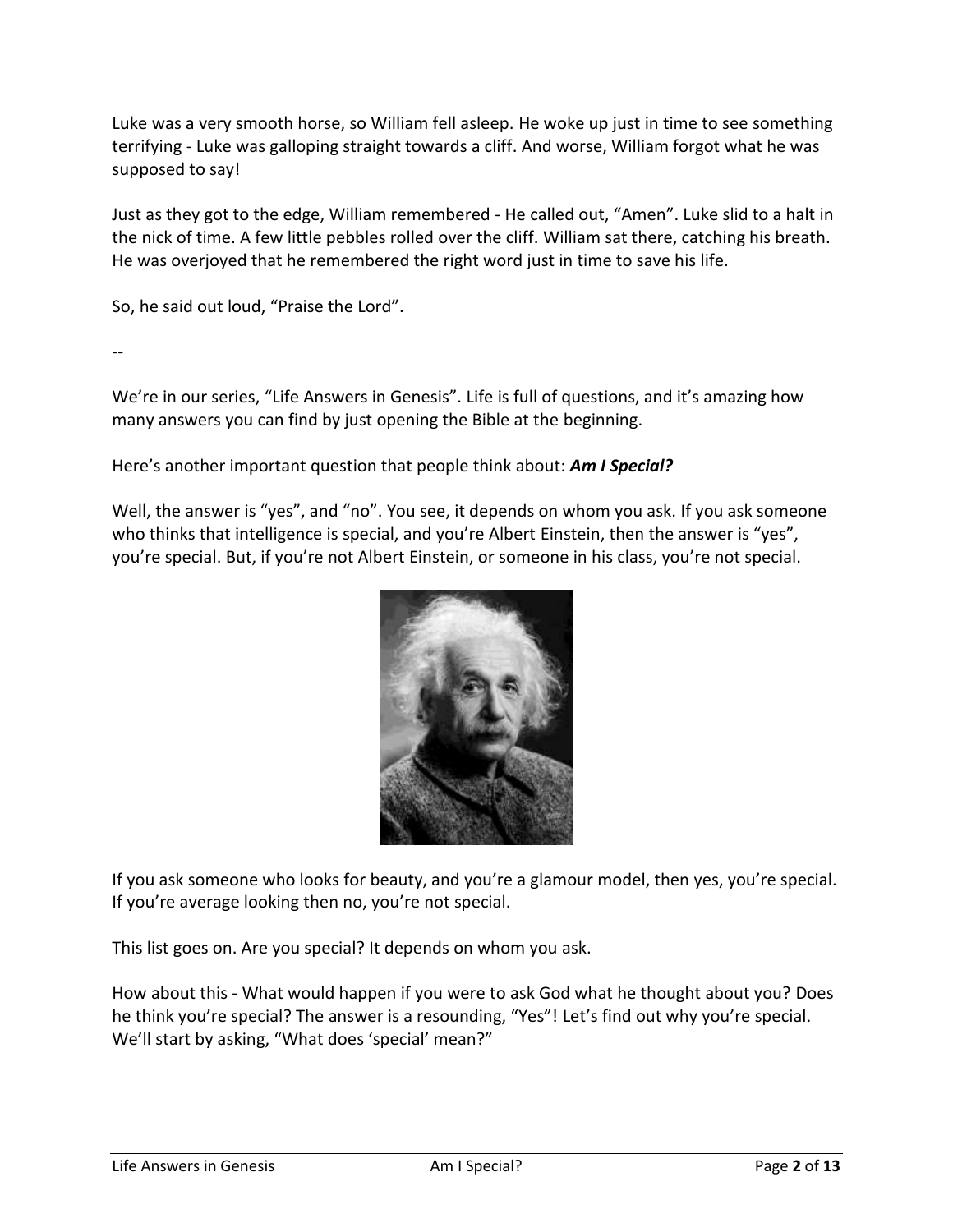### **I. What does 'special' mean?**

To be 'special' mean to be 'unique in a good way'. Other good words for unique are 'uncommon' and 'distinct'.

Here's something interesting: If you say to most people, 'you're special', that makes them happy. Conversely, one of the biggest put-downs you can say about someone is to say that there's nothing special about them. This leads to a second question: *Why would someone want to be special?* Why does it make us happy to hear that we're special? Why does it make us unhappy to hear otherwise?

Because to be *special* means to be *valuable*.



You're looking at the Hope Diamond. Since 1958, it's been on display at the Smithsonian Museum of Natural History in Washington, D.C. According to some sources, this gem is worth 250 million dollars.

Why is it worth so much? Because it's special. It's a blue diamond. This makes the stone uncommon; blue diamonds occur less in nature than diamonds of other colors. And it's a very deep shade of blue. It's also one of the largest blue diamonds in the world. Add to all of that, it's one of the oldest gems of its kind, having been around since the 1600s. Because it has many qualities that make it uncommon and distinct from other gems, it's very valuable.

So, when something is special, it's valuable. The more special it is, the more value. Why do people like to be special? *Because, we all want to be valuable*.

Now, why do we all like to be valuable? The desire to be valuable is common to all people. Even more than a desire; some would say a longing. All human beings long to be valuable. All human beings long to be special. Why is that?

That's because of our next point.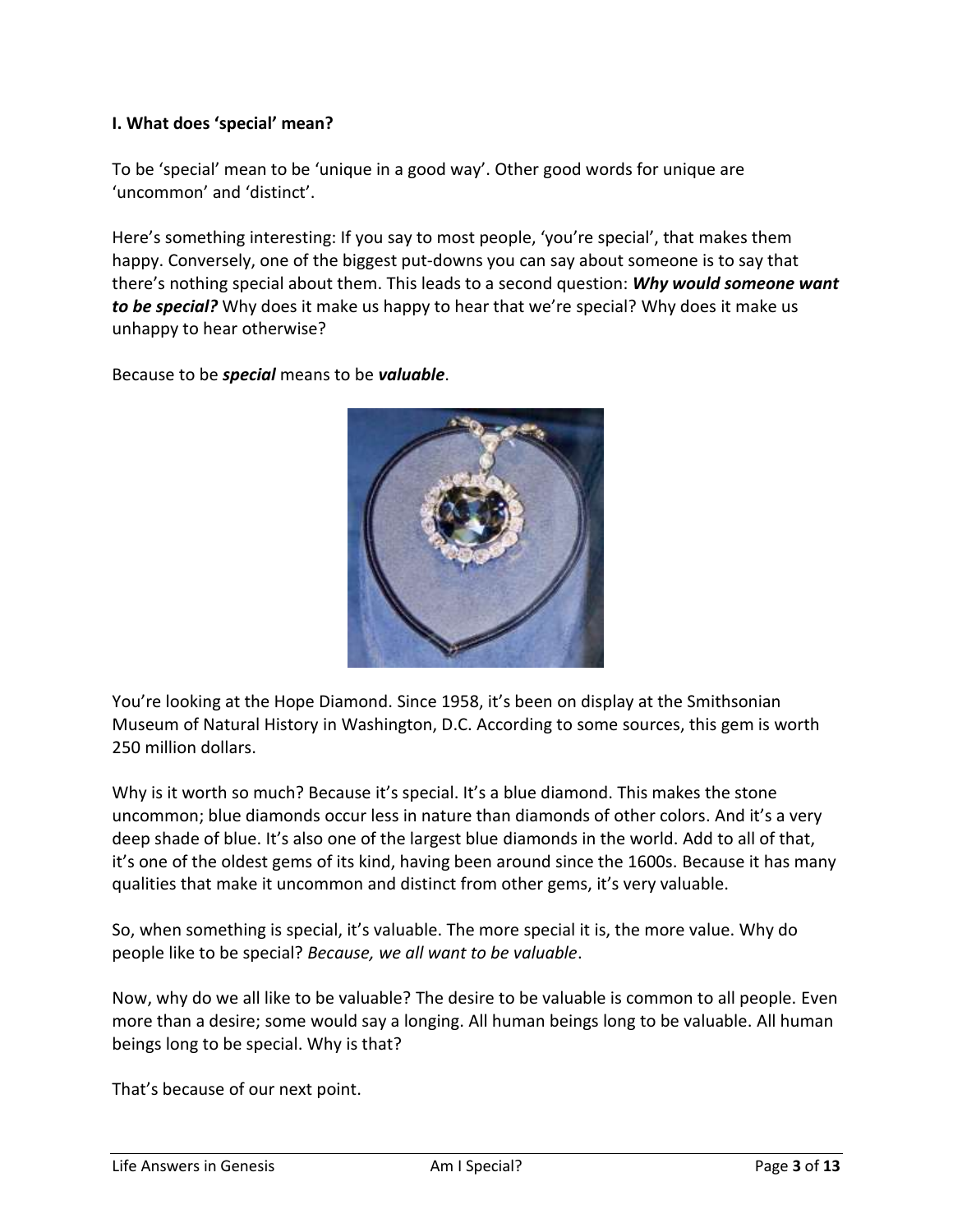# **II. God created humans to be special.**

God created us to be special. Deep in our hearts, we know it. It doesn't always feel that way though, so sometimes we need help to make it real. We've said that you can answer many questions in life by opening the book of Genesis, so let's do it once again.

We learn in the first verse of Genesis that God is our creator.

```
In the beginning, God created... (Genesis 1:1)
```
Now, he created lots of things.

And God said, "Let there be light," and there was light. God saw that the light was good… (Genesis 1:3-4)

So, God makes light. He says the light is good. Note: That's God's perspective - Mine is different.



You're looking at the Carina Nebula. This image was taken by the Hubble telescope. I think it's beautiful. It's one of many such beautiful things in our galaxy.

Everyone likes light shows. Fireworks are a great example. Being a resident of the United States, I look forward every year to seeing Fourth of July Fireworks. When I see the dazzling lights of a major fireworks display, I say, "That's beautiful". But I look at an image like the one above and I say, "That's fantastic!"

God looks at this image and says, "good". Let's read on to see some other things that God created.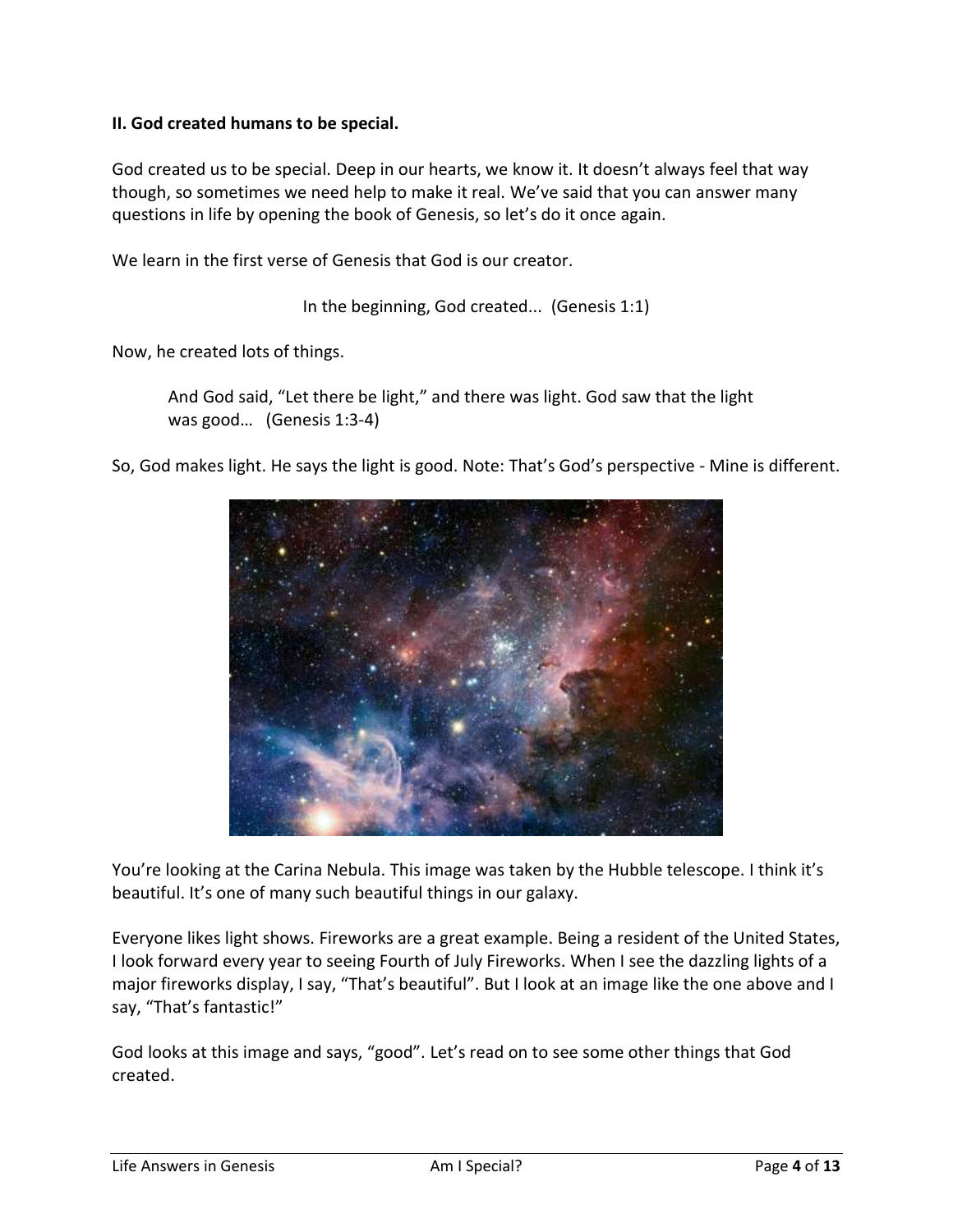And God said, "Let the water under the sky be gathered to one place, and let dry ground appear." And it was so. God called the dry ground "land," and the gathered waters he called "seas." And God saw that it was good. (Genesis 1:9- 10)

I love the ocean. There's something about being near water that's wonderful for the soul. Here's an image of a wave crashing onto a tropical beach in the sunlight:



I look at this and I say, "beautiful - magnificent". God looks at this, and he says, "good".

What else did God make?

The land produced vegetation: plants bearing seed according to their kinds and trees bearing fruit with seed in it according to their kinds. And God saw that it was good. (Genesis 1:12)

Do you like flowers? I love flowers. My idea of a good day is visiting a botanical garden. Here's an image of a peaceful meadow with flowers: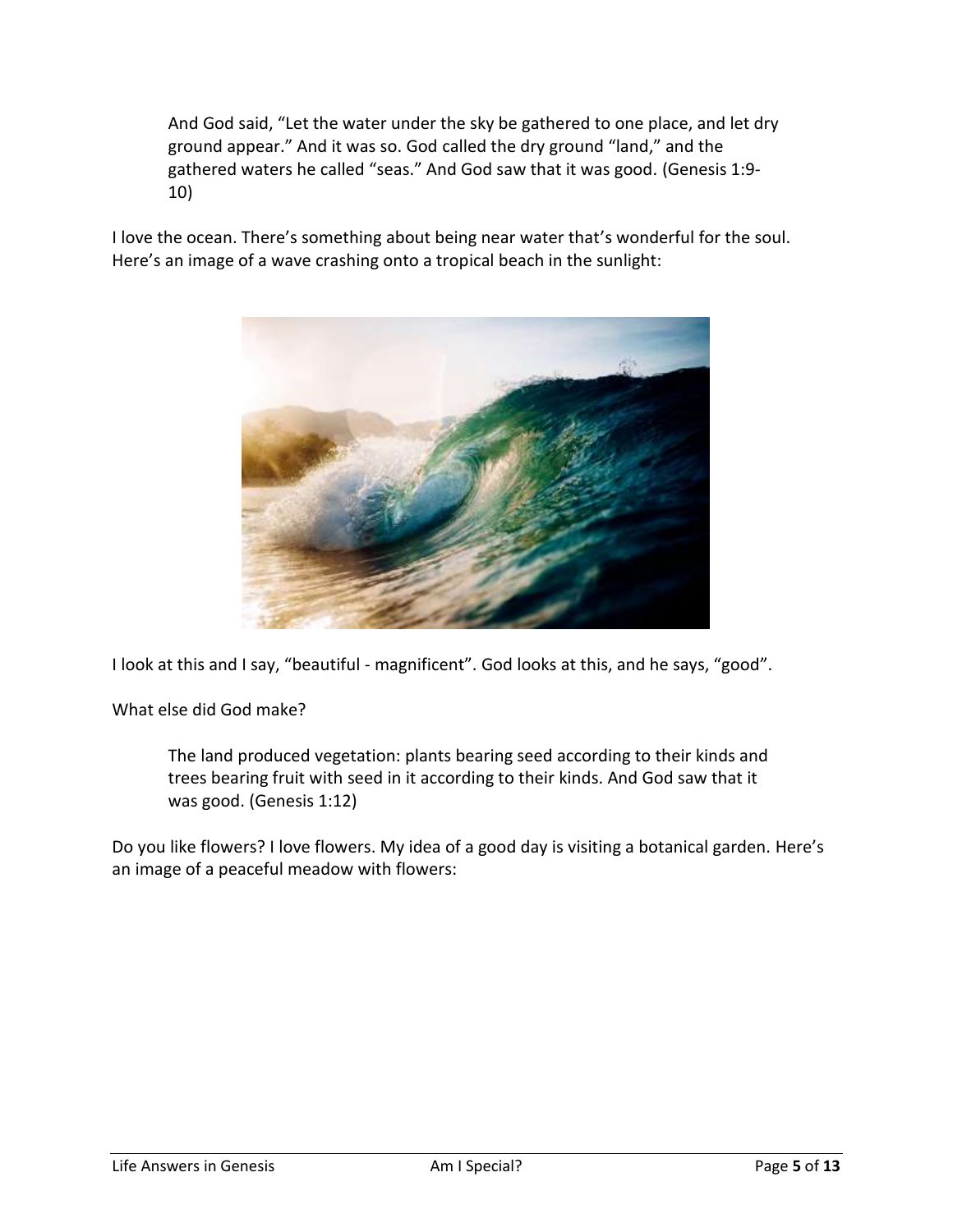

I could get a chair, sit in this meadow and gaze at it for hours. I look at this meadow and I say, "Beautiful!". God says, "good".

God still has more he wants to do:

God made the wild animals according to their kinds, the livestock according to their kinds, and all the creatures that move along the ground according to their kinds. And God saw that it was good. (Genesis 1:25)

Who doesn't like going to the zoo? Beautiful pictures of animals are all over the Internet. I picked just one from a long list:



You're looking at a golden-variegated tree frog. It's tiny. Yet, our most complex machines don't begin to compare with this tiny little creature. God has made countless such animals. They range from tiny to massive. I look at something like this, and I say "amazing". I look at the number of them, and I think "beyond belief". God says, "good".

Then, God brought about one more creative act:

Then God said, "Let us make mankind in our image, in our likeness, so that they may rule over the fish in the sea and the birds in the sky, over the livestock and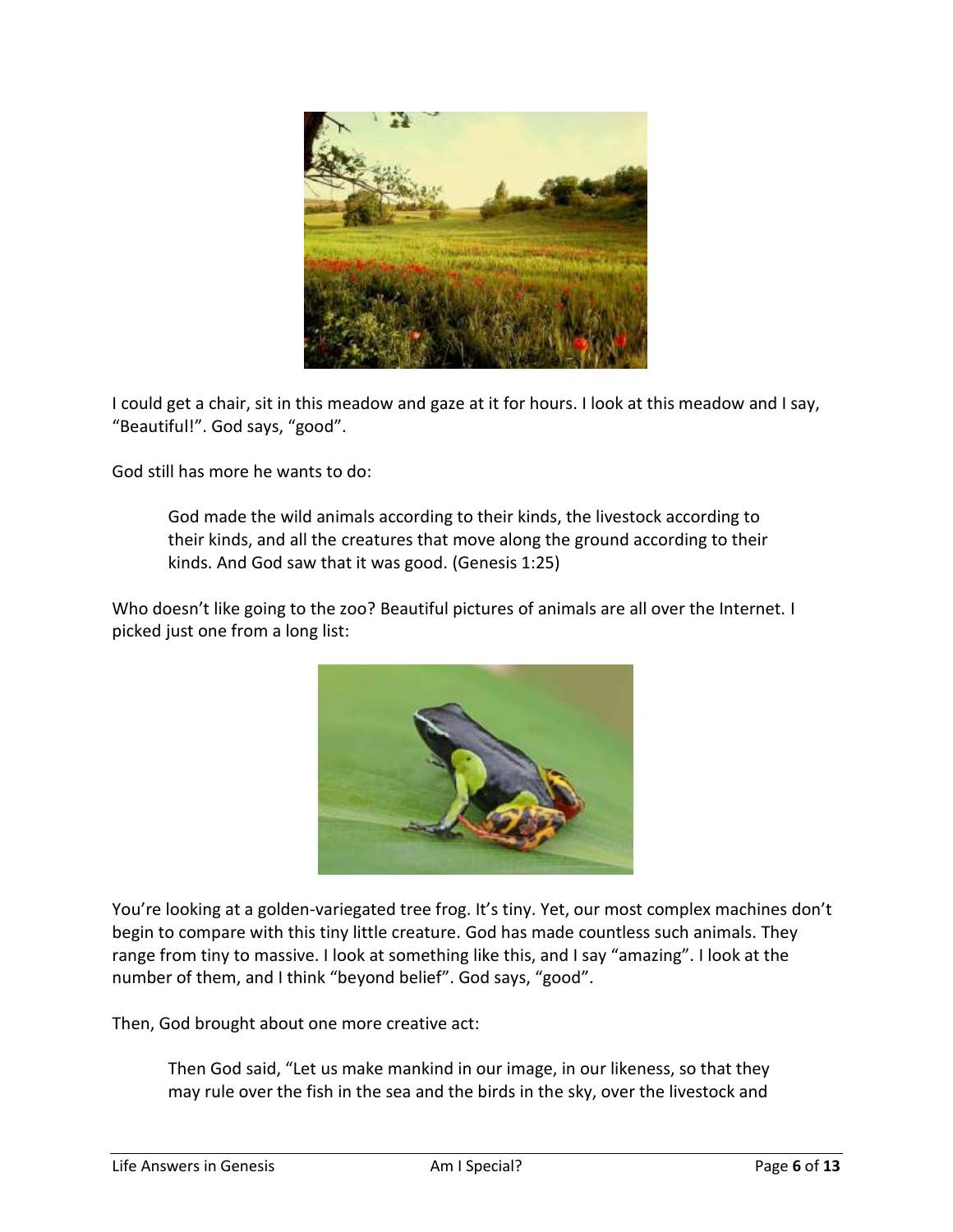all the wild animals, and over all the creatures that move along the ground." (Genesis 1:26)

What does God say about this final act?

God saw all that he had made, and it was very good. (Genesis 1:31)

Prior to this, God made a universe. He created lights in the skies. He created our planet and put all kinds of things on it: Animals and birds and fish and plants. We look at all those things and we say words like wonderful, beautiful, ad amazing. God says, "good". But then, God makes human beings. Only then does he say, "very good".

We are not like any other thing in all of God's creation. We've discussed this earlier in our series, so I'll just mention it here. We're the only creatures made in God's image. We alone have that quality. We've discussed why that is important in other talks, and we'll discuss it more in the future. For now, let's simply that that there is something about humans that is special – very special.

That's because God made humans to be special. We aren't like anything else. We're unique. We're distinct. That makes us valuable. *That make you valuable.*

It's not just that God made us to be special. He didn't create us and then walk away.

### **II. God acts like humans are special.**

God acts like we're special. How does he do that?

First, he supplies our needs. Here are more words from the book of Genesis:

As long as the earth endures, seedtime and harvest, cold and heat, summer and winter, day and night will never cease. (Genesis 8:22)

As we've discussed in other sessions, there are some who choose to disobey God. God still gives good things to them, because they're special, too.

...He causes his sun to rise on the evil and the good, and sends rain on the righteous and the unrighteous. (Matthew 5:45)

God acts like humans are special, no matter how they behave.

Some choose to follow God. *Those people become even more special.* They're even more unique, and more valuable.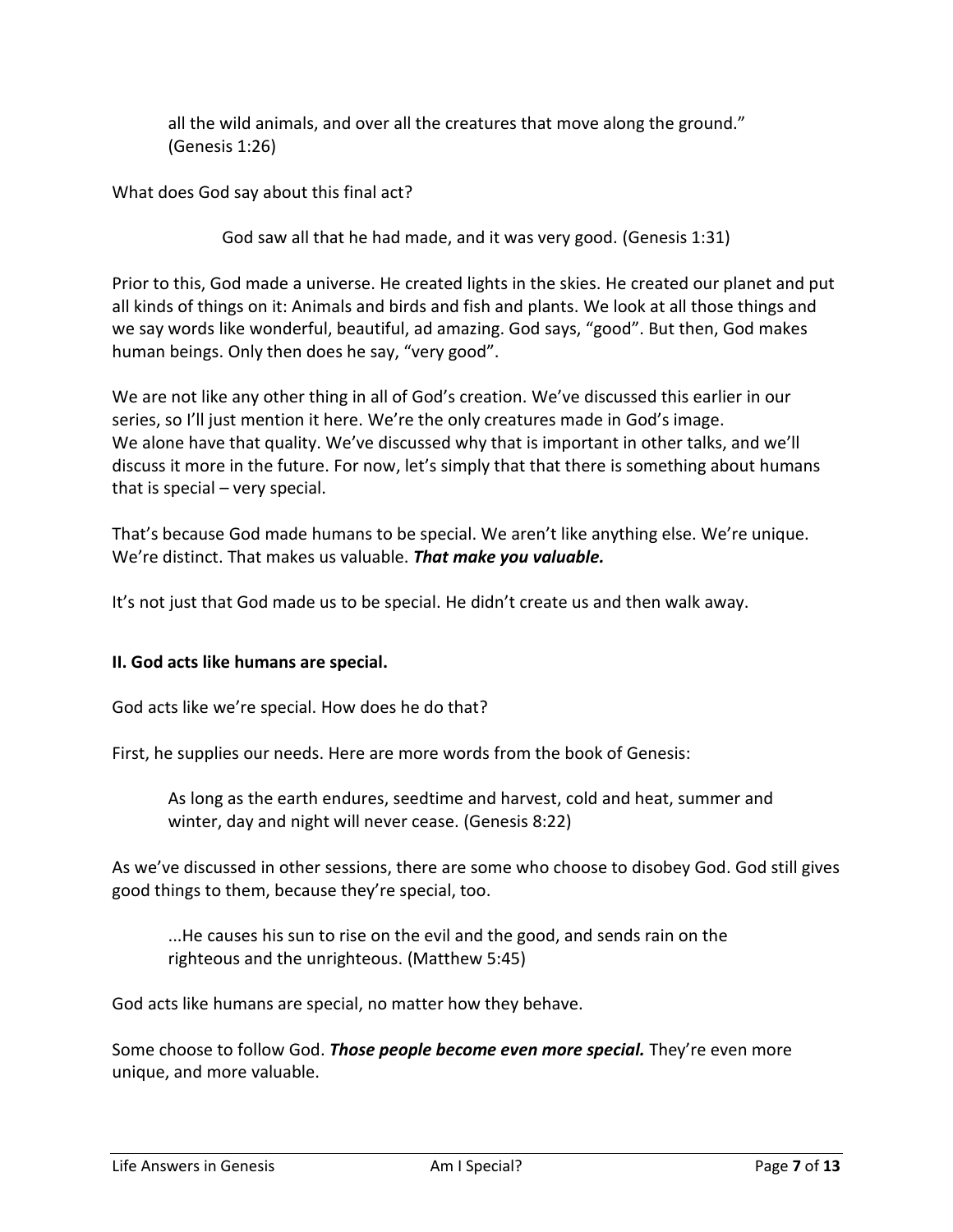You've all heard the phrase, "apple of my eye", right? You've heard it in songs: Steve Wonder sang, "You are the apple of my eye." We hear that phrase a lot about romantic love. But, is that what it means? The phrase is used differently in the Bible. Let's look at the book of Deuteronomy, where God talks about his dealings with Israel:

He shielded him and cared for him; he guarded him as the apple of his eye (Deuteronomy 32:10)

Now, apples are nice. We all like a nice, juicy apple. They had apples back in Bible days in the middle east. Let's ask some questions though: What would you do to guard an apple? How much would you give to guard a piece of fruit; even a very, very nice piece of fruit?

When the Bible refers to the apple of someone's eye, it's not referring to a piece of fruit.



# *The apple of the eye refers to the pupil of the eye.*

Now, the pupil of an eye – That's something you would protect! Your eyes are special, and very valuable. You only get one set. You rely on them heavily. If they are damaged; if you lose them, it's tragic.

Your body is designed to protect your eye. You have an eyebrow. When water drips down, the eyebrow whisks it away. If you see something coming towards your eyes, you have a response programmed into your nervous system. Your whole body begins to turn away. Your hands and arms are immediately called into action. You blink.

Your eyes are special, so you protect them. When people choose to follow God through Jesus Christ, he protects them zealously, just like any of us would protect the most important parts of our bodies.

So, God acts like humans are special.

- He provides for them.
- He protects them.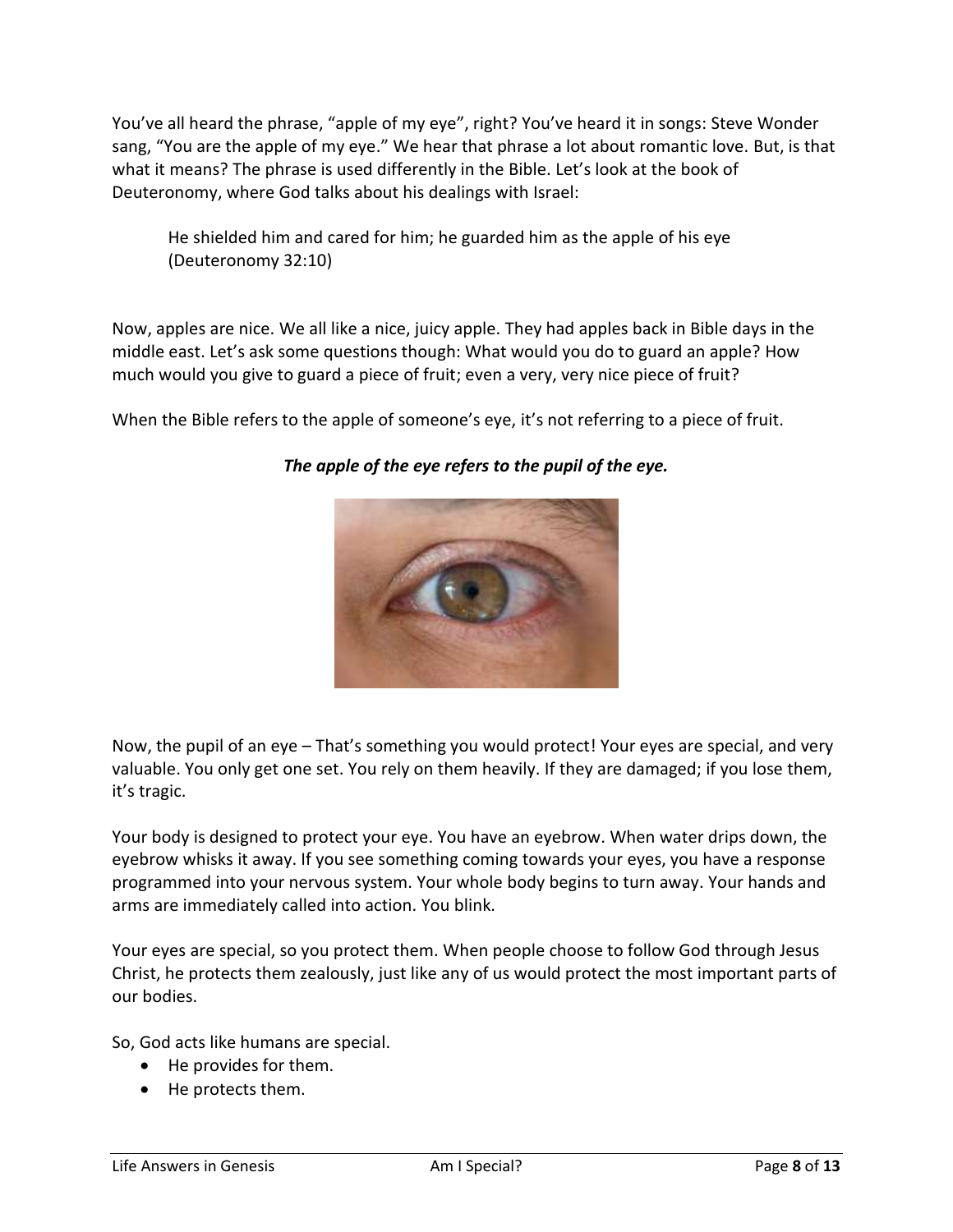• He does those things even more when people choose to follow him.

Those are two important words: Protect and provide. We'll talk more about those in a later message in our series. But, let's get back to our main line of thought.

At this point, some might say, "This is great". God made humans to be special. God acts like humans are special. But, there are 7 billion people on the earth. *Am I special?* How can I be unique and different when there are 7 billion humans?

Here's good news:

# **III. God created** *YOU* **to be special.**

I praise you because I am fearfully and wonderfully made; your works are wonderful, I know that full well. (Psalm 139: 14)

Now, notice that the writer doesn't say, "Humans are fearfully and wonderfully made." He says, "I am fearfully and wonderfully made…" This is personal. He says something more:

My frame was not hidden from you when I was made in the secret place, when I was woven together in the depths of the earth. Your eyes saw my unformed body; all the days ordained for me were written in your book before one of them came to be. (Psalm 139:15-16)

What is the writer saying here? He's saying that he is special, because God created him to be special. God created him to be special in his mother's womb. When this man was just a design, before his was even conceived, God was at work in his life. This man believed that God had a plan for him. It's as though God has a book, and all the plans are written down in advance.

Is this writer saying this just to talk to himself? Of course not! He's saying this for our benefit.

Friends, you are special. You were special before you were born. God had a plan for you then, and God has a plan for you now. Your life has meaning and purpose. Special meaning. Special purpose.

There's only one final question: *Do you want to participate in the plan that God has for you?*

Maybe you're thinking, "well, why would anyone NOT want to participate in the plan that God has for them?" That's a good question. Let's find out why.

### **Our Problem**

We have a problem. God tells us we're special. But, there are other voices. Voices that tell us otherwise. Sometimes we listen to them instead of God.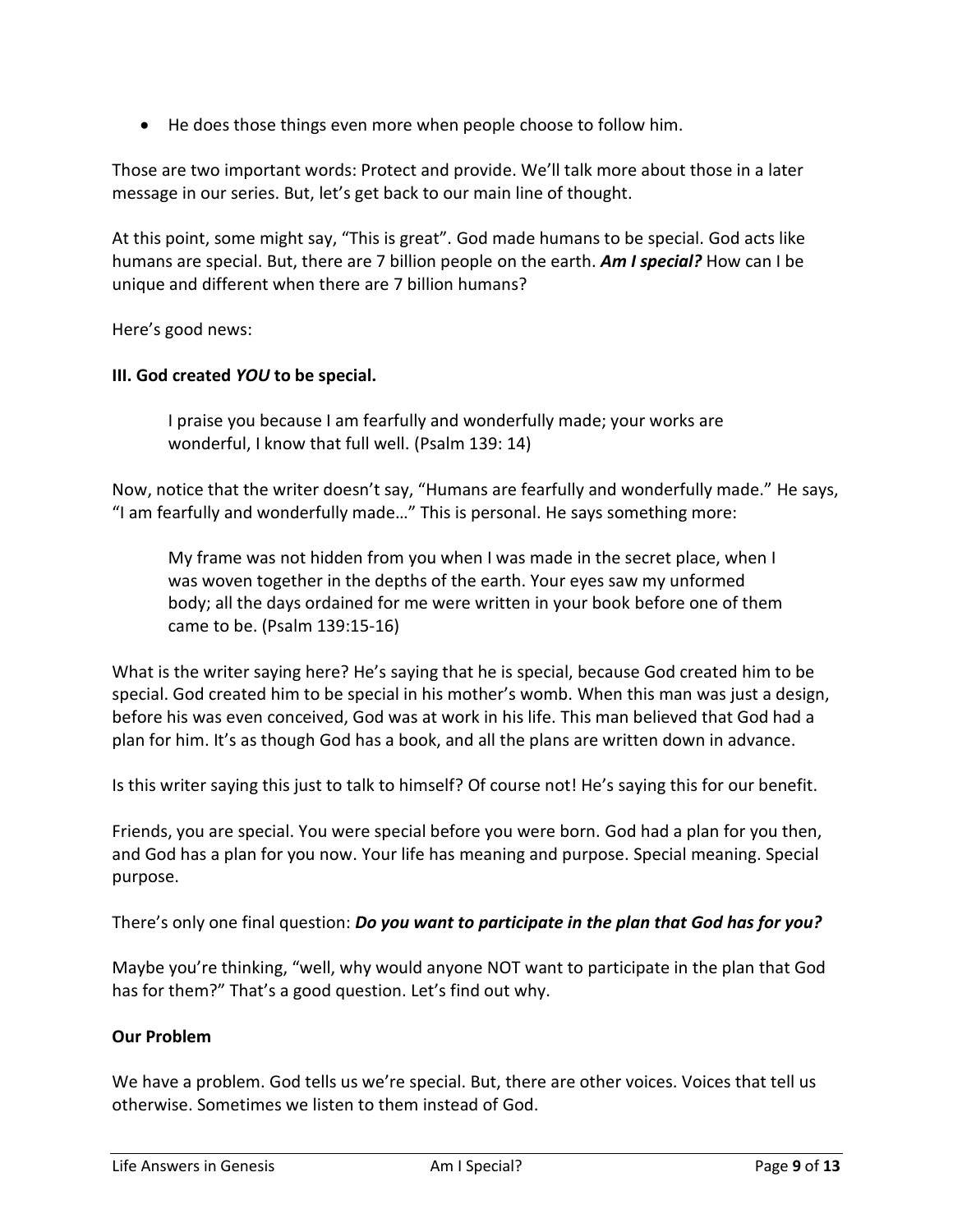Last week, we learned about our adversary, known as the Devil and Satan. He works against us. He lies to us. He lies a lot. We don't have time to go into why. We talked a bit about it last week, we'll talk more in coming days. For now, just know that the Devil lies to us – a lot.

We also don't have time to go into all the lies that the Devil tells. Today, we'll just talk about a few. We'll concentrate on the lies that fall into this category: "You're *not* special".

How does the Devil try to convince us that we're not special? Well, first, he uses science. Let me say, he uses "bad" science.

Here's a quote from the famous astrophysicist, Steven Hawking:

"We are such insignificant creatures on a minor planet of a very average star in the outer suburbs of one of a hundred thousand million galaxies. So it is difficult to believe in a God that would care about us or even notice our existence. (Edwards, 2001 p 211)"

This is a sad tribute to what happens when people choose to rebel against God. Earlier, we looked at an image of a beautiful nebula out in space. People who follow God look at such an image, and it makes us want to worship God. Stephen Hawking looks at the same image, and sees reasons to think that humans are nothing special.

This lie is especially prevalent in our educational system. Our young people will be told in school that human life is nothing more than the product of a random universe. That's why it's so important to train our young people to be ready for such lies.

There are lots of scientists who believe in God. One was Albert Einstein. He was not a Christian, but he believed in a creator of the universe. He was once asked to respond to someone who believed the universe is run by chance. He simply said, "God does not play dice".

So, the Devil tries to tell us that science says we're not special. But, that's a perversion of science. There are lots of great scientists who say otherwise.

Next, he tries to tell us that we're only special if we meet worldly standards of beauty and talent and intelligence. Here's a picture from a standard fashion show.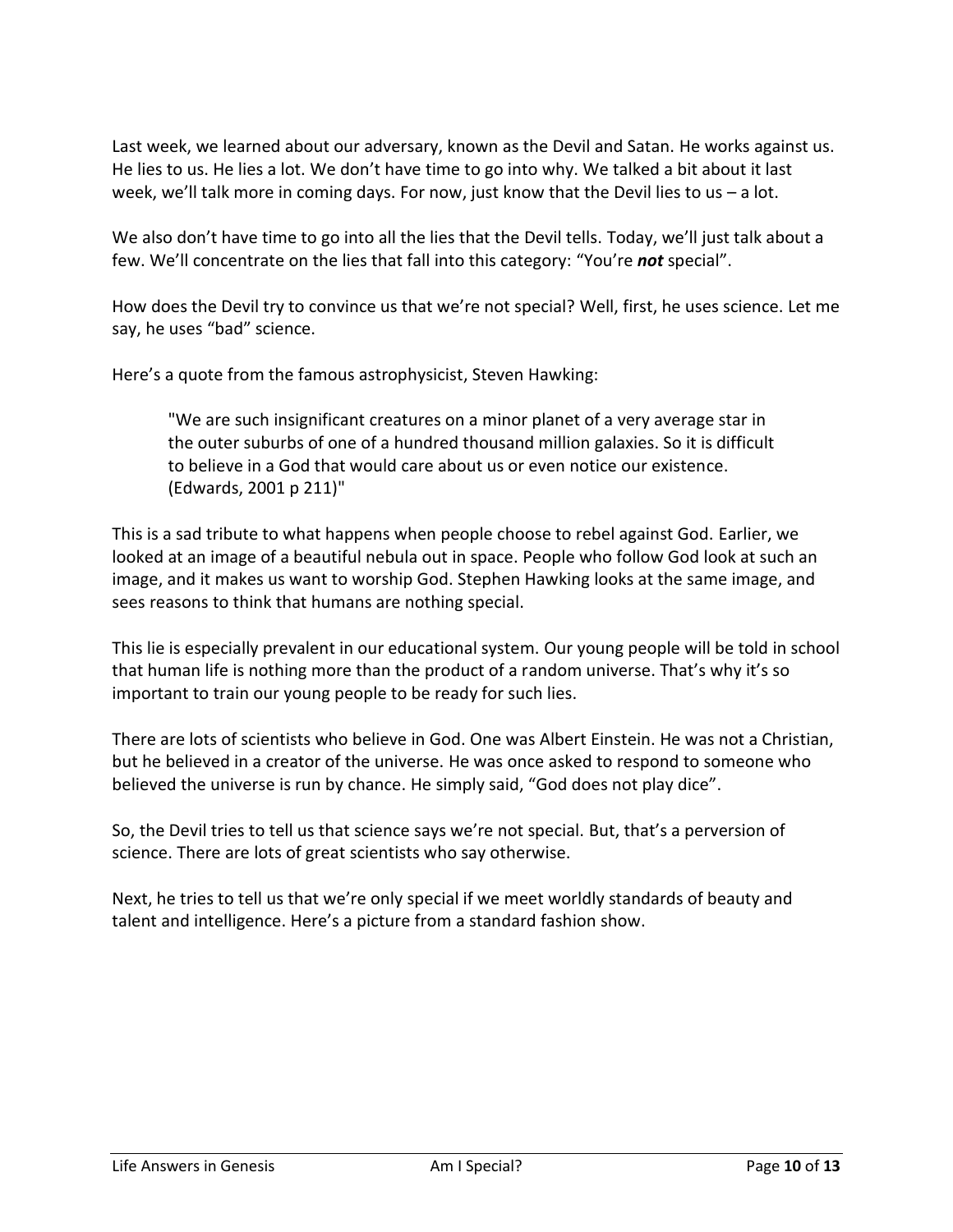

Only the most beautiful women get to walk down the runway. The Devil says, "If you don't fit into this, you don't matter."

Well, fortunately, what the Devil says doesn't matter. As we learned in our last session, he's last. God is first. The only thing that matters is what God thinks about you. As we've been saying through our series, God cherishes you. He knows what you look like. He knows exactly what gifts you have; intelligence, talent, whatever. The way he created you is part of his plan for you.

I should mention, there's nothing wrong with possessing talent or intelligence or even beauty. They're all things that can be used by God when people choose to follow him. But if you recall from last week, beauty is what tempted the Devil to rebel. And talent, intelligence, and beauty are often stumbling blocks for otherwise good people.

One more quick note: We've said that you're special to God. From there, we need to understand that others are special, too. God values *all* human life.



That's why many Christians get concerned about topics like abortion. Some would look at the image here and say that it doesn't matter. There's nothing "special" about a baby in the womb. It doesn't have talent, or beauty, or intelligence that we can see. And, there are lots of them. What's one more or less? So, many believe that this child can simply be destroyed at will. That's tragic, because all human life is special to God.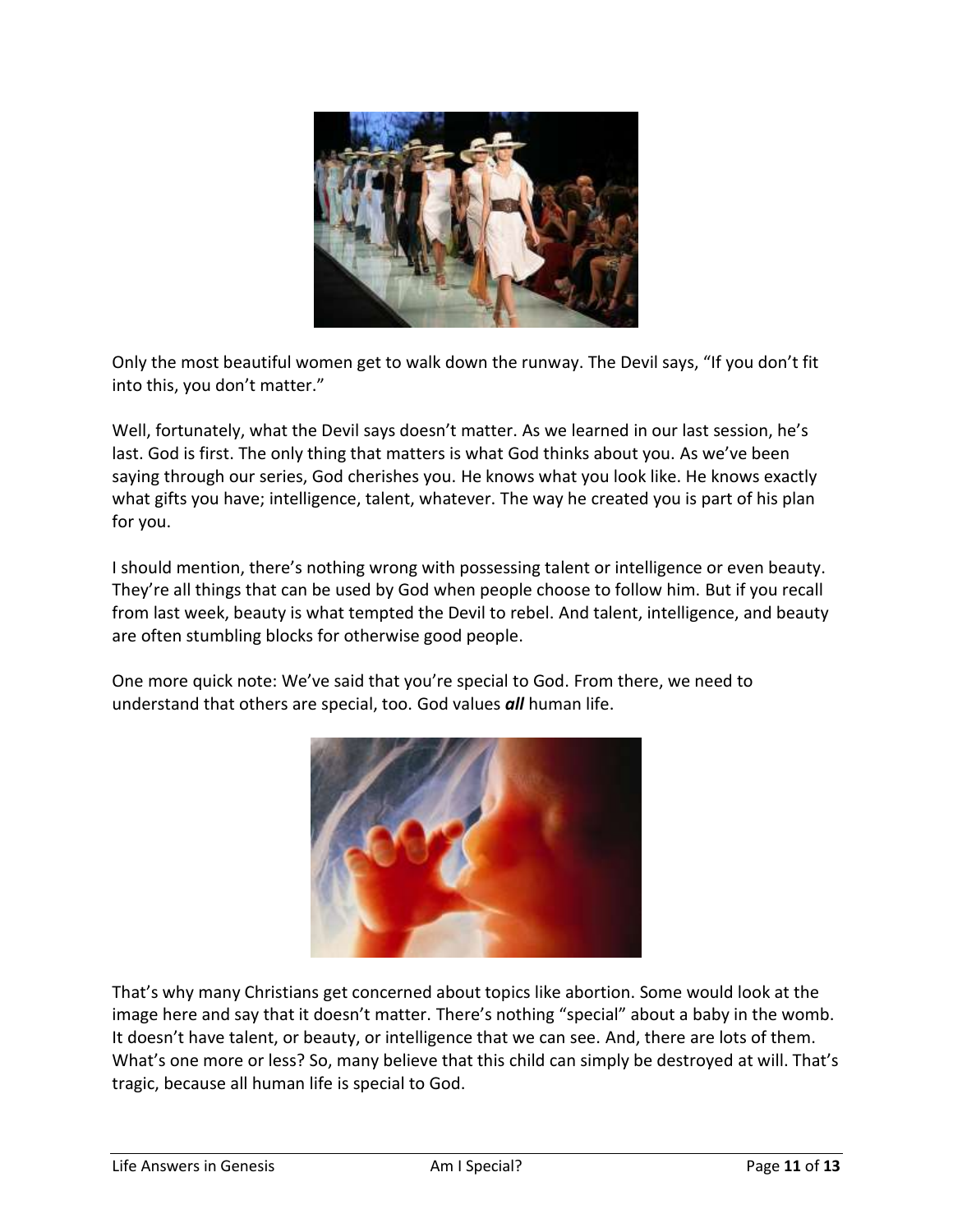# **Conclusion**

So, one more question that people raise today is, "Am I Special". The Bible gives us a resounding, "yes"! We all want to be special, because being special means being valuable.

We've learned today that God created humans to be special.

- Humans are unlike anything else in the creation.
- We alone have God's image.

We've learned that God acts like humans are special.

• He provides for them and protects them.

We've also learned that our adversary, the Devil tells us lots of lies.

- Among those lies, he tries to convince us that what God says about us isn't true.
- He uses science.
- He uses worldly standards.

In the end, we must learn to avoid listening to his words.

There's a wonderful song that many of us learned as children. It teaches us all these things.

Jesus loves me -this I know. For the Bible tells me so.

Whether a child in the womb or a fully-grown adult, humans are special to God.

*You* are special to God.

May God grant us the ability to understand this truth.

#### **References**

Book:

Edwards, Rem Blanchard. What Caused the Big Bang? Amsterdam: Rodopi, 2001

Bible:

All references are from the New International Version Bible. Used by Permission.

Images

Albert Einstein: Photograph by Orren Jack Turner, Princeton, N.J. Modified with Photoshop by PM Poon and later by Dantadd. [Public domain] Wiki Commons